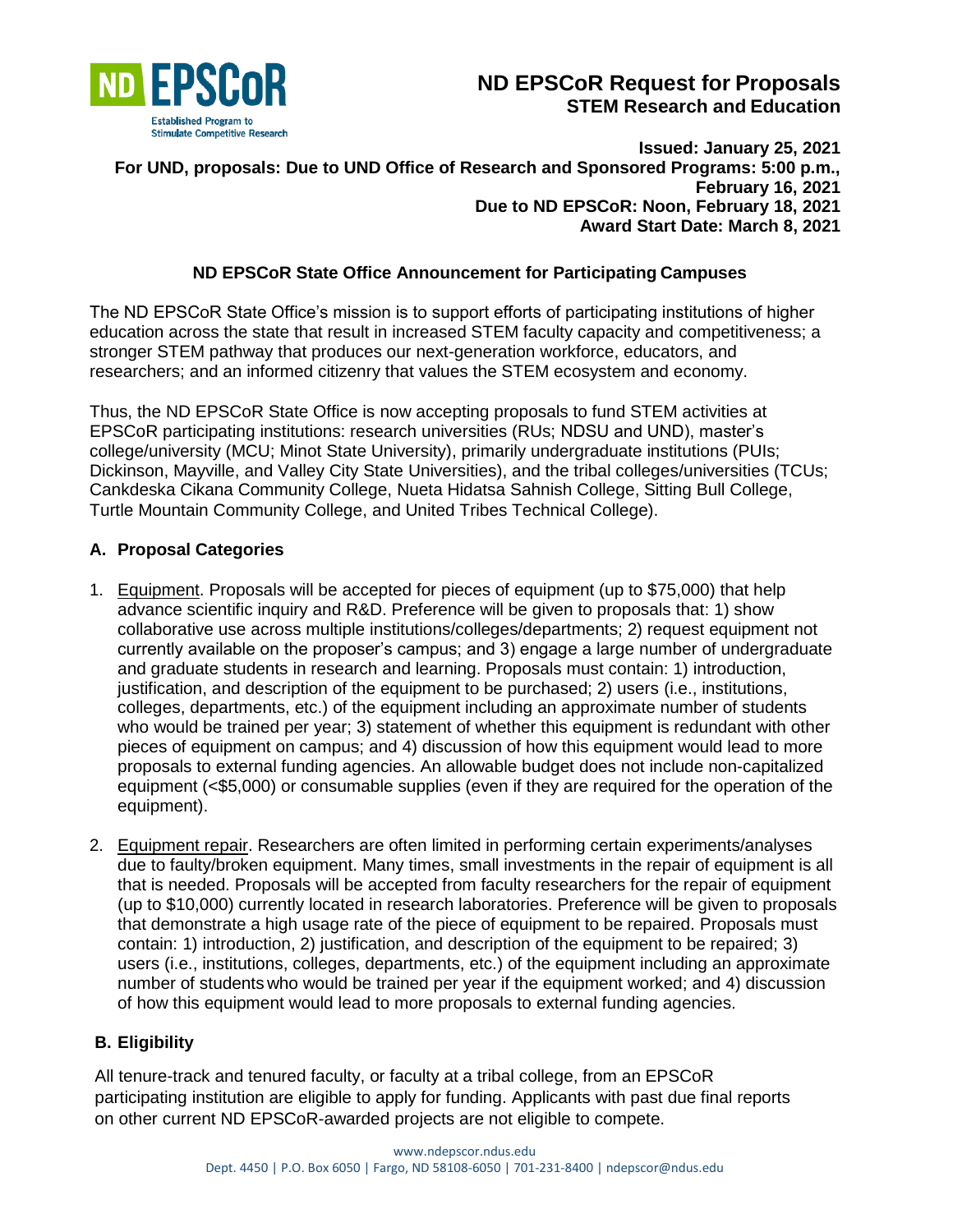# **C. Priority**

The intent of this funding is to build research infrastructure and capacity across the state. In addition, funding priority will be to applicants who did not receive an EPSCoR equipment award in 2019 or 2020.

### **D. Proposal Submission Deadline**

- February 16, 2021 (5pm): UND's deadline to submit proposals to the UND Office of Research and Sponsored Programs: Submit complete proposal in a single PDF file to [cathy.lerud@UND.edu](mailto:cathy.lerud@UND.edu) via e-mail attachment. Please indicate subject line as "STEM Equip/Repair Proposal."
- Proposals are due to the ND EPSCoR office no later than noon on February 18, 2021.

The state office has a limited amount of funds to disburse; thus, the submission of a proposal does not automatically guarantee funding.

# **E. Funding Availability**

It is anticipated that funds will be released by March 8, 2021 and may be used through May 31, 2021.

# **F. Proposal Preparation Guidance**

The proposal narrative should be no longer than four pages. In addition to the category specific information noted for each category in section A, the narrative must also contain a section on *how the research/activity fits into the strategies outlined in the North Dakota Science and*  **Technology Plan (the July 1, 2018 version).** This section must include references to specific strategies. The current ND Science and Technology Plan can be found at: [https://www.ndepscor.ndus.edu/fileadmin/ndus/ndepscor/documents/NDSTPlanFINALJune201](https://www.ndepscor.ndus.edu/fileadmin/ndus/ndepscor/documents/NDSTPlanFINALJune2018.pdf) [8.pdf](https://www.ndepscor.ndus.edu/fileadmin/ndus/ndepscor/documents/NDSTPlanFINALJune2018.pdf)

Each proposal must contain a cover page and budget (and justification).

- Cover page is at:
- <https://www.ndepscor.ndus.edu/fileadmin/ndus/ndepscor/STEM/CovSheetNDUSEQPT2021.pdf>
- Budget form is at: [https://www.ndepscor.ndus.edu/fileadmin/ndus/ndepscor/STEM/2020NDEPSCoRStandardBudg](https://www.ndepscor.ndus.edu/fileadmin/ndus/ndepscor/STEM/2020NDEPSCoRStandardBudgetForm.xlsx) [etForm.xlsx](https://www.ndepscor.ndus.edu/fileadmin/ndus/ndepscor/STEM/2020NDEPSCoRStandardBudgetForm.xlsx)

# **G. Proposal Submission**

Applicants from the primarily undergraduate institutions, master's college/university, and tribal colleges/universities. Please follow your institution's standard process for routing and approving proposals submitted to external agencies.

Applicants from UND. Your proposal requires review and approval through the UND Division of Research and Economic Development, as outlined in "D," above.

Applicants from NDSU. Your proposal requires the signatures of the Department Chair/Dean. Once you have those signatures, you will submit your proposal straight to the ND EPSCoR office.

Please submit your proposal electronically as a single, searchable PDF to Jean Ostrom-Blonigen